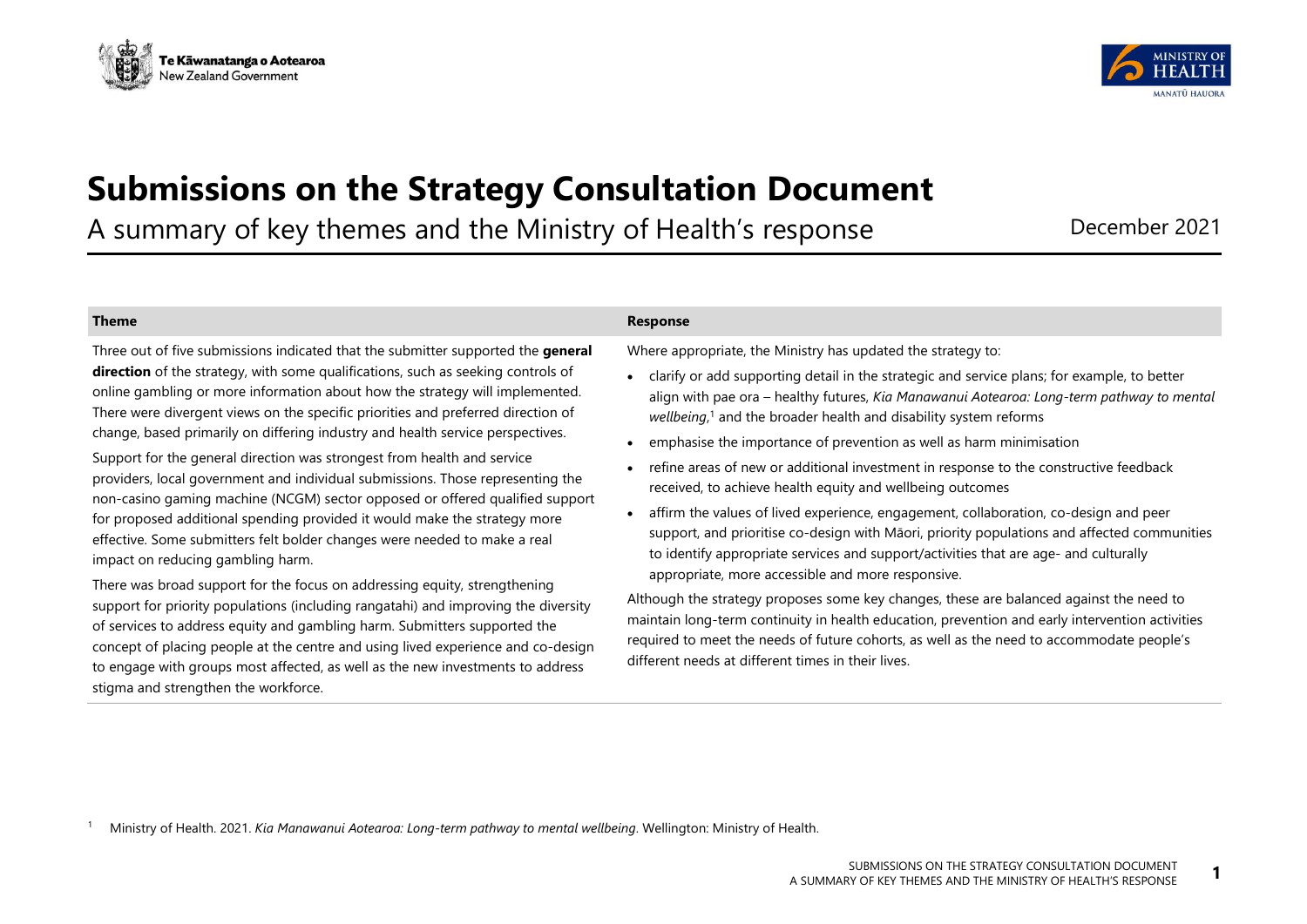| <b>Theme</b>                                                                                                                                                                                                                                                                                                                                                                                                                                                                                                                                                                                                                                                                                                                                                                                                                                                                                                                 | <b>Response</b>                                                                                                                                                                                                                                                                                                                                                                                                                                                                                                                                                                                                                                                                                                                                                                                                                                                                                                                                                                                                                                                                                                                                                                                         |
|------------------------------------------------------------------------------------------------------------------------------------------------------------------------------------------------------------------------------------------------------------------------------------------------------------------------------------------------------------------------------------------------------------------------------------------------------------------------------------------------------------------------------------------------------------------------------------------------------------------------------------------------------------------------------------------------------------------------------------------------------------------------------------------------------------------------------------------------------------------------------------------------------------------------------|---------------------------------------------------------------------------------------------------------------------------------------------------------------------------------------------------------------------------------------------------------------------------------------------------------------------------------------------------------------------------------------------------------------------------------------------------------------------------------------------------------------------------------------------------------------------------------------------------------------------------------------------------------------------------------------------------------------------------------------------------------------------------------------------------------------------------------------------------------------------------------------------------------------------------------------------------------------------------------------------------------------------------------------------------------------------------------------------------------------------------------------------------------------------------------------------------------|
| Many submissions endorsed the focus to address equity and health inequalities<br>for priority populations, areas of persistent gambling harm and relapse,<br>particularly where defined by measures of social deprivation.<br>Submissions supported the aim to develop more age- and culturally<br>appropriate services and models of care for Māori, Pacific, Asian and rangatahi<br>population groups. Submissions noted that more work is required to ensure that<br>general services that address gambling harm are equipped to offer culturally safe<br>and appropriate services, as priority populations often access these services.<br>Many submitters recommended these efforts be driven through engagement<br>with relevant priority populations and lived experience voices, in a co-design,<br>co-commissioning or partnership model.<br>Some submissions questioned how the Ministry would implement this aim. | The Ministry has, were necessary amended text within the strategy to:<br>clarify the implications of an equity focus, including expectations for engagement with<br>Māori, Pacific, Asian, rangatahi and lived-experience communities in co-designing and<br>piloting services<br>ensure all services and supports will be more culturally safe, relevant, age-appropriate and<br>accessible to Māori, priority populations and all other New Zealanders when they are<br>needed<br>strengthen service responsiveness through providers engaging and collaborating with iwi<br>and other Māori organisations, Pacific and Asian communities, rangatahi/young people and<br>people with lived experience of gambling harm.<br>The Ministry will develop action plans for each priority population to show how these<br>expectations will be addressed as strategy activities are implemented.<br>The impact of the health sector transformations, including the roles of the Māori Health<br>Authority and local iwi-Māori partnership boards, will be determined after the enabling<br>legislation is finalised in 2022, and incorporated into our forward programme as the strategy is<br>implemented. |
| Many submissions supported the strategic objectives to create a full spectrum<br>of services, including a culturally safe workforce, to strengthen health equity and<br>services through collaboration and co-design with iwi; Māori, Pacific and Asian<br>communities; and rangatahi. Achieving this would help ensure service models<br>and/support are age- and culturally appropriate (for example, by addressing<br>stigma or shame, providing language support or developing culture-specific<br>delivery models).                                                                                                                                                                                                                                                                                                                                                                                                     | As indicated above, the Ministry will support the development of new services and supports,<br>including culture-specific models of care, to promote equity and address cultural, language and<br>age barriers. The Ministry will evaluate these new models of working to inform its decisions<br>about ongoing services and supports, which will be incorporated into the relevant clinical or<br>public health service area.<br>As noted below, we propose to invest in developing and expanding digital services.                                                                                                                                                                                                                                                                                                                                                                                                                                                                                                                                                                                                                                                                                    |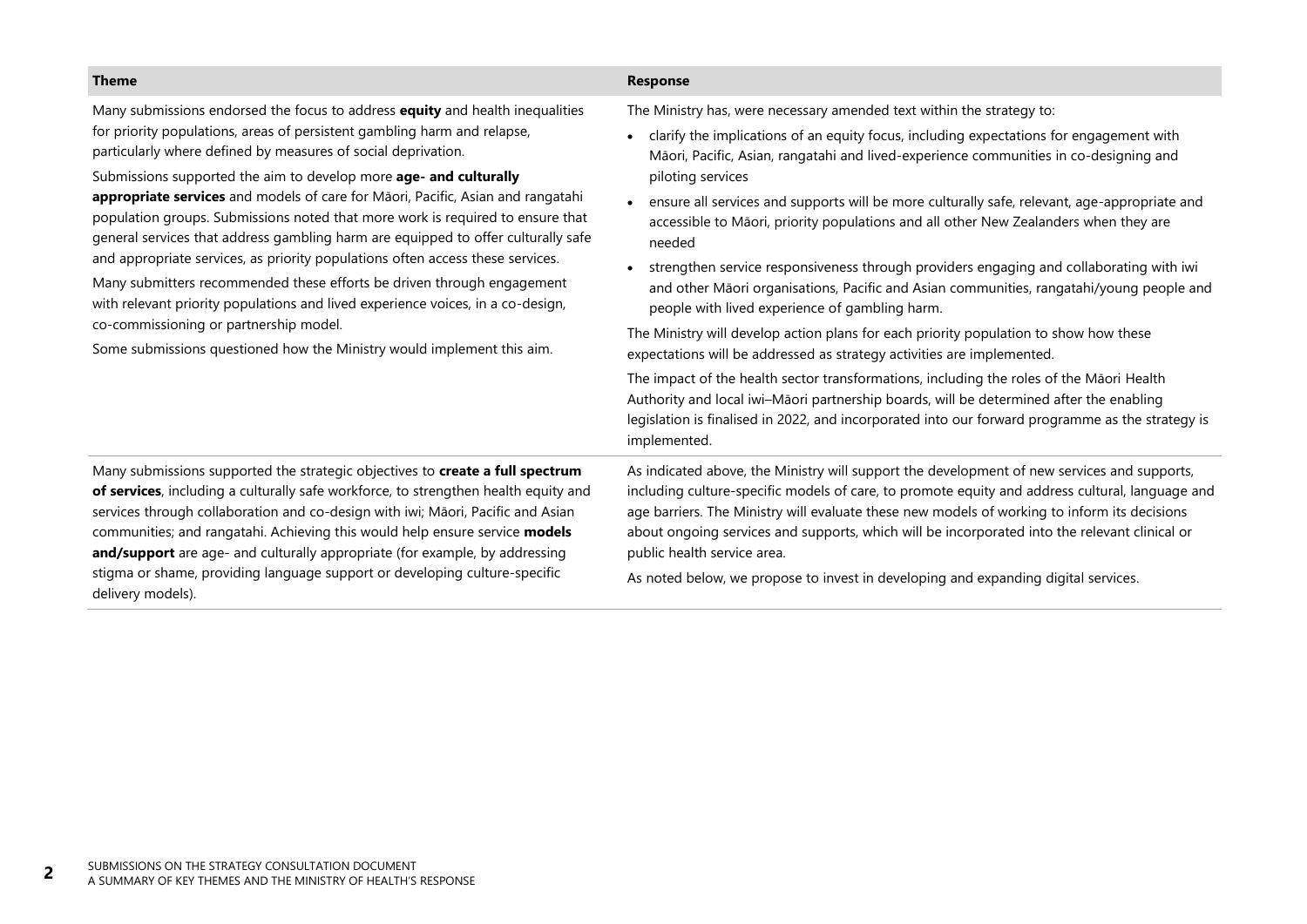There were divergent, sector-specific views on **levels of funding**, particularly in terms of the merits of proposed additional investments.

Submissions from NCGMs and some other industry submissions did not support further investment, arguing that the strategy had been ineffective in reducing harm and required bold change, not 'more of the same'. Some submissions argued that the Ministry should reduce funding and cut back services, as presentations to services were declining. Some NCGM submissions expressed qualified support for additional spending, calling for the introduction of measures to make services accountable and assess their impact in reducing gambling harm.

Submissions from other sectors either supported the proposed funding and investment priorities or argued that much more funding would be required to effect real change or to compensate for increased operating costs.

Submissions from all sectors urged the Ministry to adopt a more **holistic approach** to funding and commissioning services, to recognise that gambling harm is often associated with underlying mental health and addition issues and the broader determinants of mental wellbeing.

This was couched in various terms, including calls for more holistic services, for better integration, to remove silos or to provide more effective services and service models.

The Ministry has:

- reviewed the additional investment proposals and provided updated information and costs for the proposed increase (compared with the current strategy)
- updated the gambling industry data and levy rates section to include updates of the data on presentations and spending and calculations of over- or under-collection of the levy
- updated information on the gambling environment, gambling expenditure and behaviour patterns, gambling harms and gambling impacts
- proposed additional investment in public health and digital services and support.

The Ministry proposes to increase total spending to \$76.410 million over the next levy period, which includes a transfer of a \$6.251 million forecast underspend from the current appropriation to 30 June 2022.

The Ministry will consider how a more holistic approach can be supported. The Ministry recognises there are synergies in providing comprehensive prevention and wrap around services and support for the whole person, and that persons affected by gambling harm often have co-existing issues. The intensive support new service model to be commissioned in the current strategy period provides an opportunity to test how a more holistic wrap-around funding model might work to address more severe gambling harm.

The causes of harmful gambling are complex and require system change across sectors, for example, integration of gambling harm services into primary care and social services. The Ministry is open to commissioning new services and facilitating support where it is related to gambling harm. There may be more scope to support holistic services and supports when the new systems and services framework, being developed, is implemented, provided theses are consistent with addressing gambling harm as defined under the Act.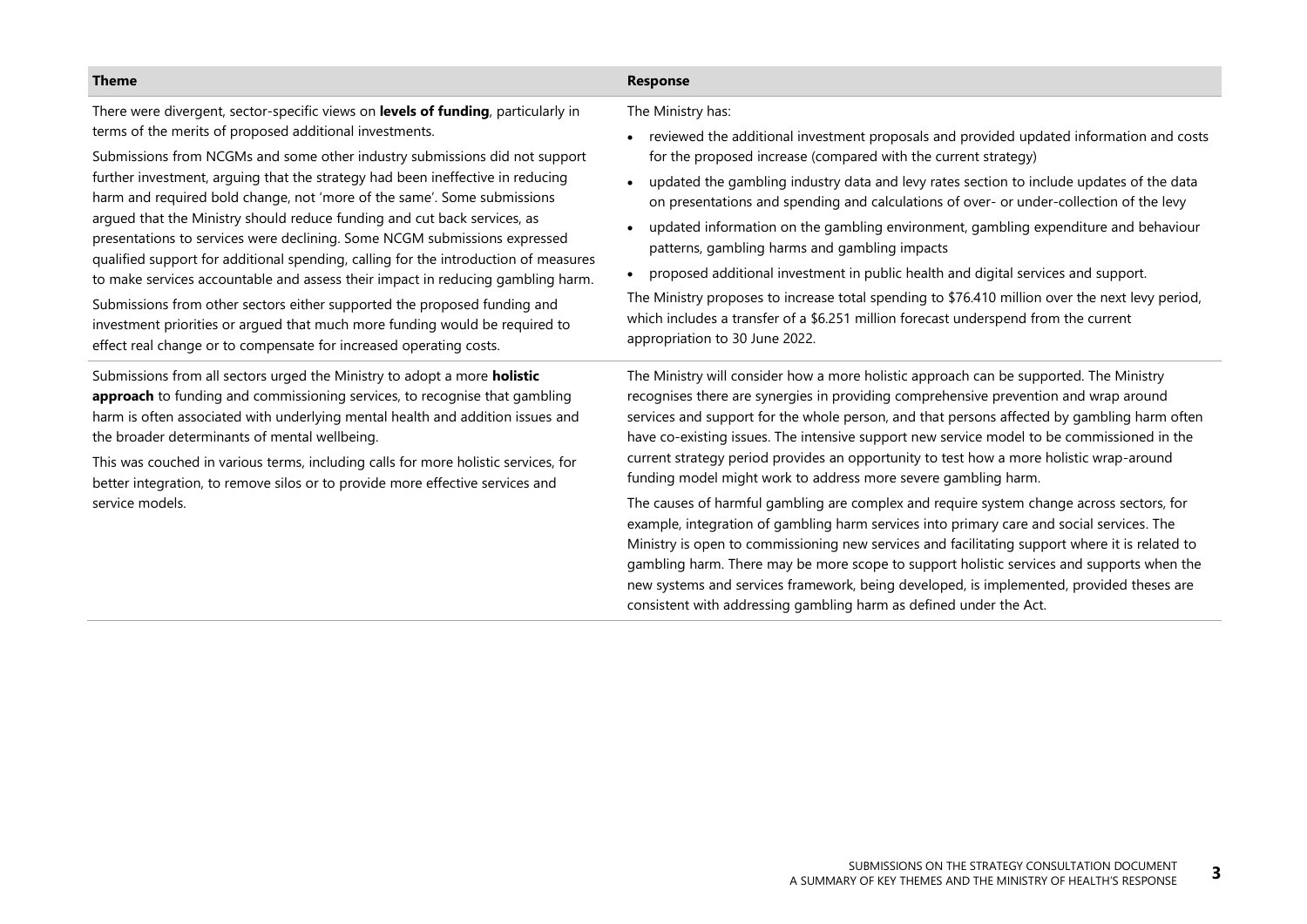Submitters' opinions and preferences concerning the **options for weighting expenditure and presentations** varied by sector. Generally speaking, each gambling sector supported the option that would minimise their levy payment.

Relatively few service providers commented supporting a preferred levy weighting.

Most NCGM submissions, and some service providers, supported maintaining the 30% expenditure weighting. A few suggested it should be increased to 50% or 100%.

One third of submissions (mostly from the sector termed 'Gambling industry (Other)', excluding NCGMs, and a few service providers), supported reducing the expenditure weighting to 10% or 20%. Service providers' reasoning was that this would mean NCGM providers would pay a bigger share of the levy in proportion to the share of gambling harms attributed to them.

Many submissions welcomed the addition of **rangatahi/young people** as a priority population, and called for a strong focus on prevention and education. Several submissions emphasised that this should be targeted and agile, to be relevant and appropriate for different groups.

Feedback from rangatahi attending the dedicated hui called for co-design with rangatahi, a focus on education settings and the inclusion of international students at risk of gambling harm.

There was general support for **the new service innovation activities (pilots)**; particularly those aiming to address inequity. However, some NCGM submitters felt there should be more information about how the money spent would make services fit for purpose, and submissions from service providers were concerned that the innovation pilots did not seem to be adequately resourced.

The Ministry has retained the current weighting options but updated that section with the latest available costing information.

In 2018, we recommended a preference for the 30/70 weighting, but we have not yet concluded whether we will make a similar recommendation this time.

We will share this feedback with Ministers to inform their decisions about the levy.

| The Ministry has refined the strategic priority action areas and service plan, with the aim that |
|--------------------------------------------------------------------------------------------------|
| 'people have the information and support to make healthy choices about gambling for              |
| themselves and others'. Based on advice received from rangatahi and youth sector agencies        |
| and given this is a new workstream within the education and awareness area, we propose to        |
| develop a youth-focused public health approach to preventing and minimising gambling harm        |
| for rangatahi, to be implemented in schools, 'with youth for youth'. This will provide resources |
| that identify problematic gambling behaviours and gambling harm, define gambling and             |
| gambling harm, and tell people how they can support others or to seek help for themselves.       |
| We propose to work with rangatahi and youth agencies to develop and promote this resource.       |

The Ministry proposes to include funding to complete and evaluate these pilots, which will have begun in the current levy period, and to apply learnings from these into public health and clinical services and supports.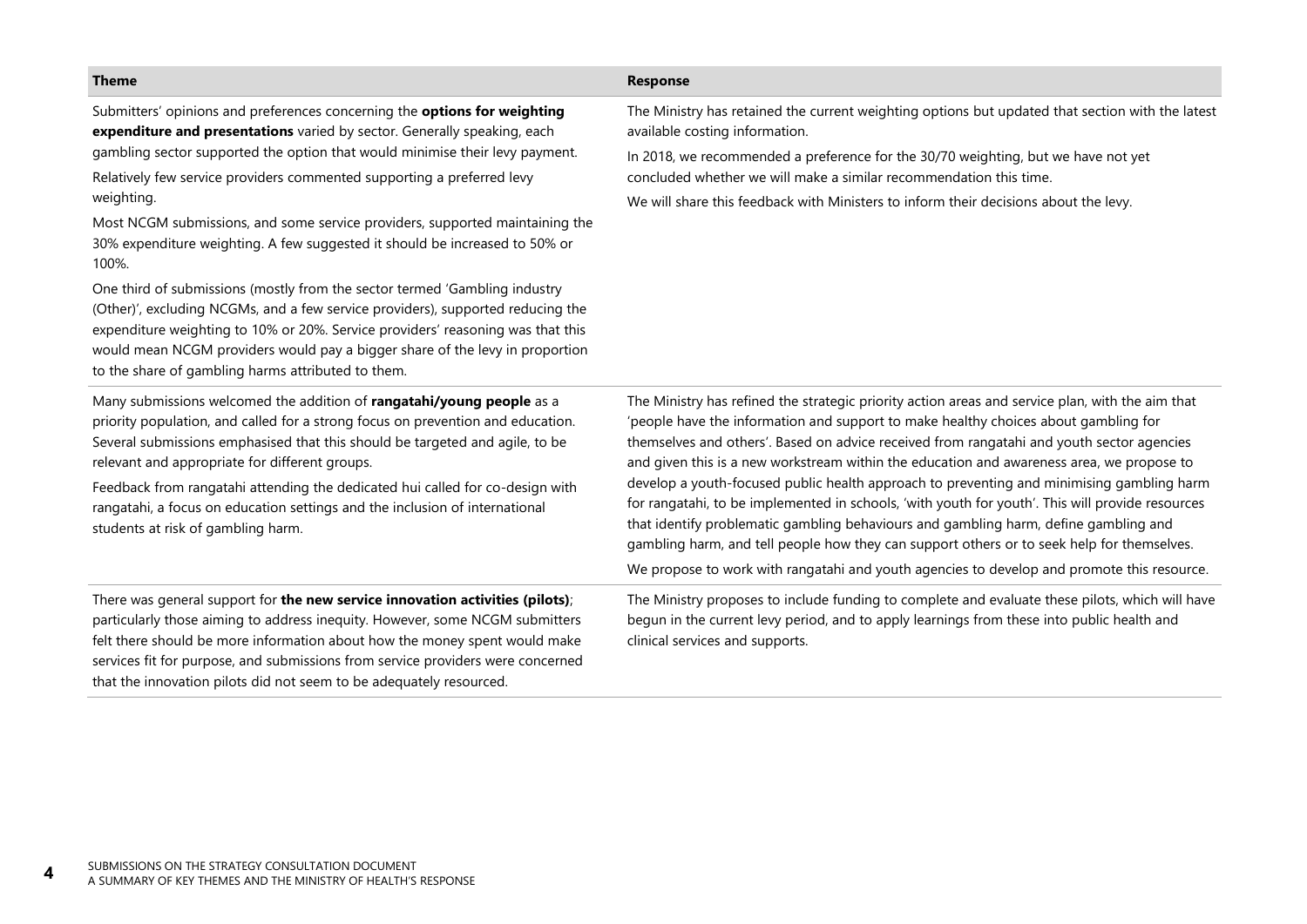| <b>Theme</b>                                                                                                                                                                                                                                                                                                                                                                                                                                                                                                                                                                                                 | <b>Response</b>                                                                                                                                                                                                                                                                                                                          |
|--------------------------------------------------------------------------------------------------------------------------------------------------------------------------------------------------------------------------------------------------------------------------------------------------------------------------------------------------------------------------------------------------------------------------------------------------------------------------------------------------------------------------------------------------------------------------------------------------------------|------------------------------------------------------------------------------------------------------------------------------------------------------------------------------------------------------------------------------------------------------------------------------------------------------------------------------------------|
| Submitters expressed mixed views on the service plan. Generally, there was<br>support for most components, and particularly activities to address health<br>inequities, including the prioritisation of rangatahi; the additional investments to<br>develop the gambling harm and peer workforce; the initiative to develop<br>culturally appropriate and intensive support models of care; and the focuses on<br>improving access and choice, addressing stigma, strengthening the voice of lived<br>experience, providing peer support and continuing to explore technological and<br>service innovations. | The proposed service plan provides for a range of services that we expect to make available to<br>people who need help and support to address harms from gambling.                                                                                                                                                                       |
| Some NCGM submitters called for an overhaul of services, ensuring more<br>accessible face-to-face counselling, after-hours and weekend support, an<br>allowance for time necessary to travel to clients and longer-term, holistic support.                                                                                                                                                                                                                                                                                                                                                                   |                                                                                                                                                                                                                                                                                                                                          |
| Some NCGM submissions called for support for leadership training (in regard to<br>venue host responsibility), as well as a New Zealand Qualifications Authority<br>qualification that included a harm minimisation component.                                                                                                                                                                                                                                                                                                                                                                                | A range of training materials is already publicly available; Te Hiringa Hauora (Health Promotion<br>Agency) developed these in partnership with the Department of Internal Affairs and the<br>Ministry of Health, with the support and input of gaming societies (see<br>https://gamblehost.org.nz).                                     |
|                                                                                                                                                                                                                                                                                                                                                                                                                                                                                                                                                                                                              | The Gambling Act 2003 and the Gambling (Harm Prevention and Minimisation) Regulations<br>2004 require that a holder of a class 4 venue licence or casino operator's licence must provide<br>problem gambling awareness training. We would be supportive of a more consistent and<br>standardised approach to harm minimisation training. |
|                                                                                                                                                                                                                                                                                                                                                                                                                                                                                                                                                                                                              | There is an opportunity to consider these issues through the DIA's ongoing work to minimise<br>harm from electronic gaming machines, including the review the Gambling Act 2003 in Kia<br>Manawanui. <sup>2</sup>                                                                                                                        |
|                                                                                                                                                                                                                                                                                                                                                                                                                                                                                                                                                                                                              | The Ministry also will continue to provide advice on preventing and minimising gambling harm,<br>and work with DIA and other agencies who lead work in these related areas.                                                                                                                                                              |

<sup>&</sup>lt;sup>2</sup> One action specified in *Kia Manawanui* is to 'Review the Gambling Act 2003, with particular reference to preventing and minimising harm from online gambling and electronic gaming machines': Ministry of Health. 2021. *Kia Manawanui Aotearoa: Long-term pathway to mental wellbeing*. Wellington: Ministry of Health.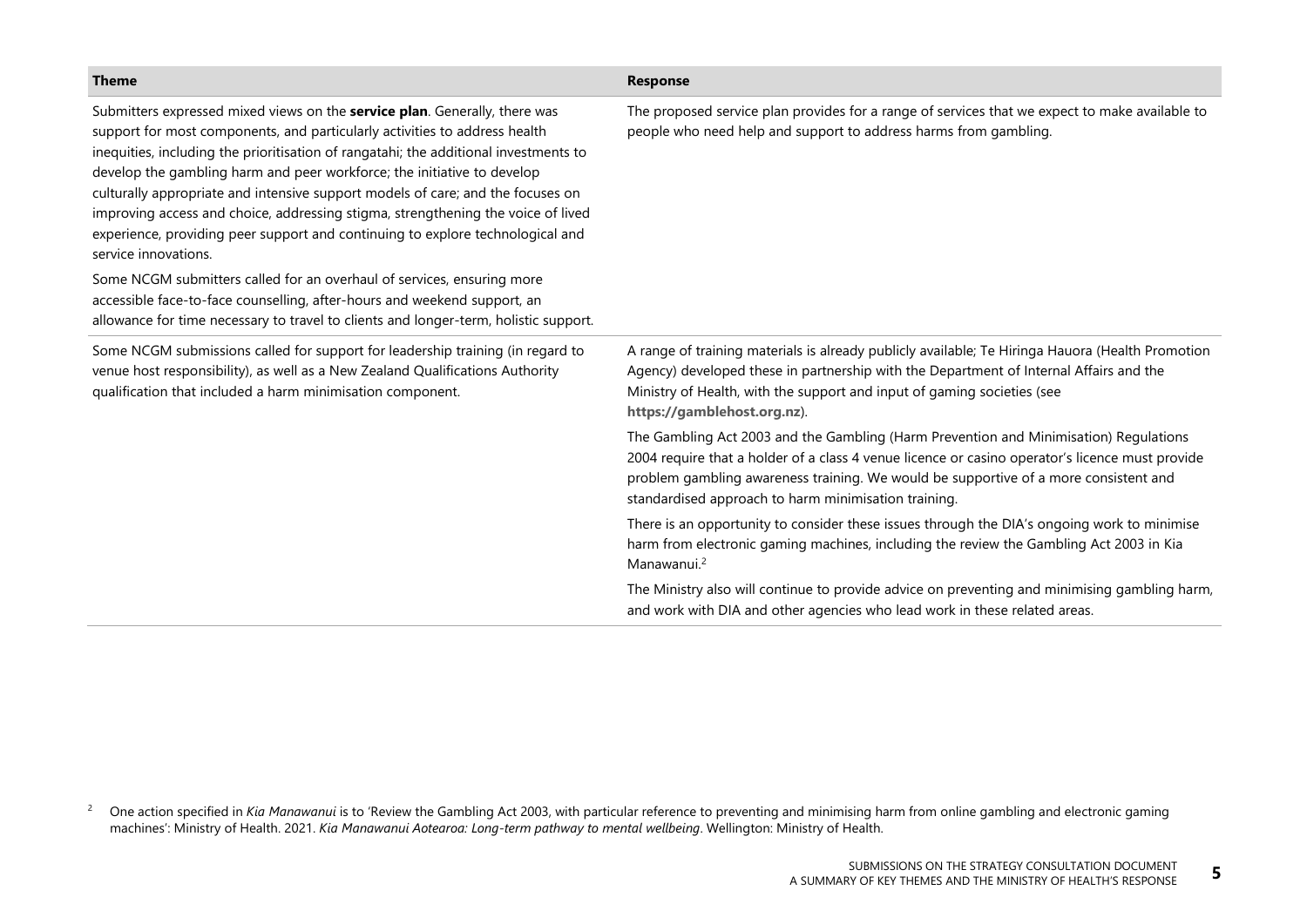| <b>Theme</b>                                                                                                                                                                                                                                                                                                                                                                                                                                                                                                                                                                                                                                                                                                                                                                                                                                                                                                                         | Response                                                                                                                                                                                                                                                                                                                                                                                                                                                                                                                                    |
|--------------------------------------------------------------------------------------------------------------------------------------------------------------------------------------------------------------------------------------------------------------------------------------------------------------------------------------------------------------------------------------------------------------------------------------------------------------------------------------------------------------------------------------------------------------------------------------------------------------------------------------------------------------------------------------------------------------------------------------------------------------------------------------------------------------------------------------------------------------------------------------------------------------------------------------|---------------------------------------------------------------------------------------------------------------------------------------------------------------------------------------------------------------------------------------------------------------------------------------------------------------------------------------------------------------------------------------------------------------------------------------------------------------------------------------------------------------------------------------------|
| Submitters made mixed comments about public health services. There was<br>broad agreement on the importance of health promotion, prevention and early<br>intervention. However, submissions from service providers and priority<br>populations expressed concerns that a one-size-fits all approach to health<br>promotion did not meet the needs of priority populations. These submissions<br>stressed the importance of engaging with specific population groups to design<br>and develop appropriate services that provide language support where required.<br>Some submissions from Asian people with lived experience and young people<br>identified that international students and new migrants are vulnerable to<br>gambling harm.                                                                                                                                                                                          | As noted below, the Ministry proposes to increase resources to:<br>ensure that, in designing health promotion activities, Te Hiringa Hauora and other providers<br>are able to collaborate with people with lived experience and priority populations<br>initiate a work programme to develop digital services and supports to improve access to<br>$\bullet$<br>and choice of health promotion and early intervention services.                                                                                                            |
| Many submissions, including some from each priority population, strongly<br>endorsed the need for health education providers to address stigma as a priority.<br>Submissions confirmed that stigma associated with harmful gambling creates<br>barriers to seeking help, and to wanting to work within the gambling harm<br>workforce.<br>Submissions from each priority population, and people with lived experience,<br>strongly supported the aim for them to engage in co-design and lead<br>development of this work, but there was some criticism that the current one-size-<br>fits-all approach to public health campaigns and advice that this would not work<br>to address stigma, which has many cultural nuances. Submitters proposed the<br>campaign be co-designed and community led, to develop nuanced, age- and<br>culturally appropriate messages and modes of delivery relevant to priority<br>population groups. | The Ministry has strengthened the strategy's de-stigmatisation initiative with additional<br>funding, in recognition of the importance of engaging effectively with the diversity of affected<br>groups and communities.<br>The Ministry proposes to work closely with Te Hiringa Hauora to ensure this work is developed<br>and co-designed with affected communities and rangatahi, to meet their expectations for more<br>agile and targeted messaging, design and delivery that is relevant and appropriate to specific<br>communities. |
| Some submissions from providers and priority populations (Pacific and Asian<br>communities, in particular) expressed concern that the Gambling Helpline in its<br>current form was not effective and difficult to access and did not always offer the<br>right types of access and support (in terms of culture and language). Some called<br>for the Asian helpline to be available 24/7.                                                                                                                                                                                                                                                                                                                                                                                                                                                                                                                                           | The Ministry is working with Whakarongorau Aotearoa (formerly Homecare Medical) to address<br>these concerns.                                                                                                                                                                                                                                                                                                                                                                                                                               |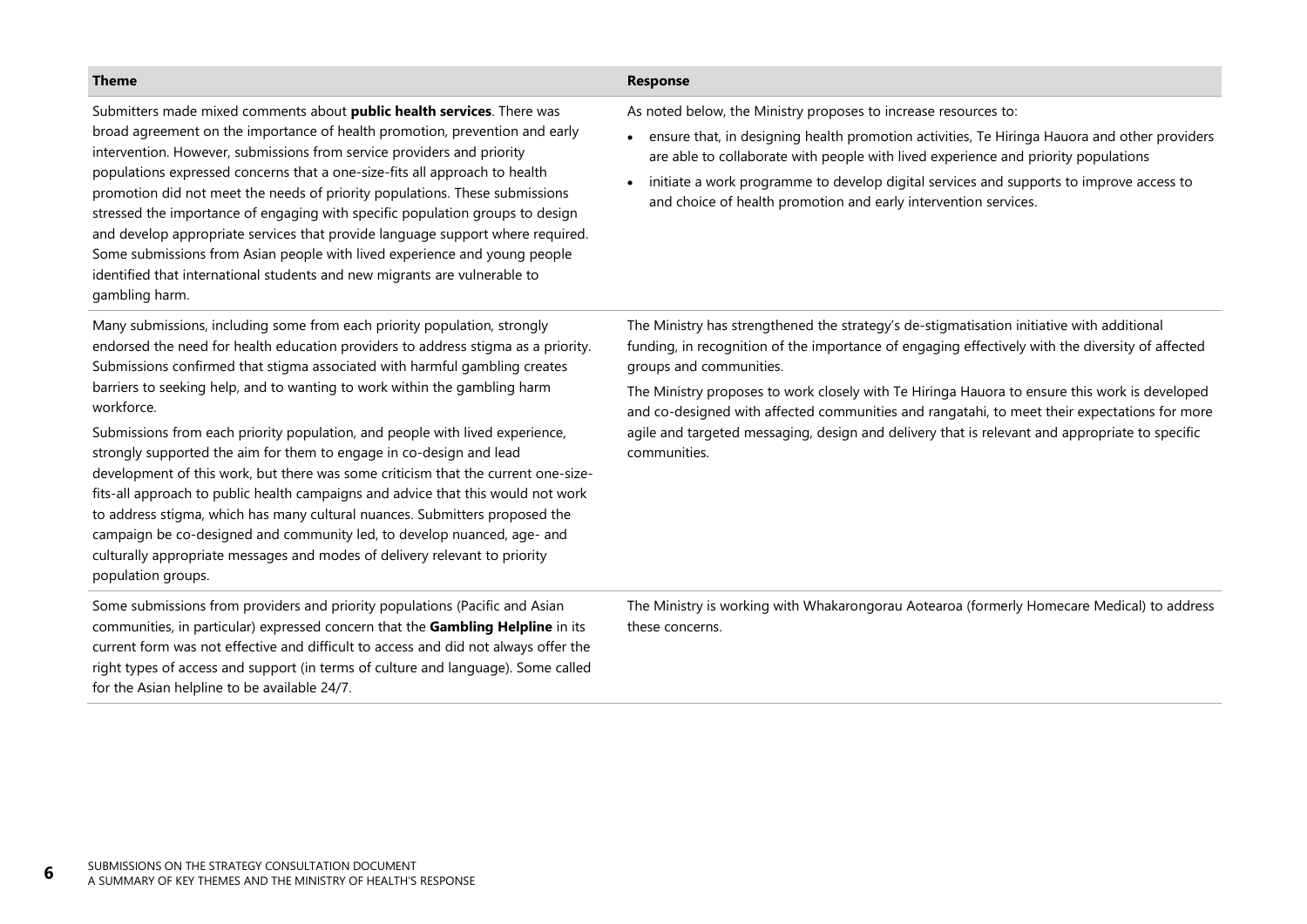Some submissions from services, providers, NCGMs and priority populations called for greater use of **online/digital services and supports and emerging technologies** to address gambling harm and improve access to and choice of information, services and support.

Some submissions supported the multi-venue exclusion programme and identified e-tools as an opportunity to future proof and expand online services and support.

Some submissions from rangatahi identified opportunities to use media such as text, chat and purpose-specific applications to provide targeted information and improve access and choice. Some submitters with lived experience wanted it to be easier to set automatic limits on card spending. Some NCGM submissions called for further investment in the multi-venue exclusion programme and facial recognition.

Submissions were divided in terms of opinions on the proposed **reduction in research and evaluation** funding. While industry submissions tended to support the reduction, submissions from other sectors expressed concern that the reduced funding would not be sufficient to meet the research priorities and develop an evidence base to inform future commitments, particularly given an identified need to engage more action-oriented research. Submissions from service providers noted that all research with priority populations should include those groups not only as participants, but also as co-leaders (or co-designers), to ensure the inclusion of cultural factors that may affect the research.

There was cross-sector interest in more research into online gambling, including gaming with gambling elements, and research and evaluation of intervention methods, support for affected others and NCGM venues/multi-venue exclusion, to identify what works best and the drivers of persistent/relapse harmful gambling behaviour.

The Ministry recognises that e-tools and technology provide opportunities to improve service access and choice and to prevent or manage exposure to gambling harm.

The Ministry proposes to increase investment in expanding and developing digital services and supports to address gambling harm. Submissions indicated there are opportunities for collaboration and innovation between affected stakeholders.

The multi-venue exclusion programme is now positioned within the public health section of the service plan.

The Ministry will not be funding industry hardware (since this would involve paying for assets in a non-health environment). Under the Gambling Act, it is the duty of the venue to identify and exclude problem gamblers. There is an opportunity to consider these issues through the Department of Internal Affairs' ongoing work to minimise harm from electronic gaming machines, and through the review of the Gambling Act 2003 specified in *Kia Manawanui*.

The Ministry has revised the research and evaluation allocation and associated priorities, to:

- strengthen the focus on researching young people gambling and online gambling
- encourage action research and evaluation methods with affected communities
- provide for evaluation of new services, including support for rangatahi, the de-stigmatisation initiative and new service models.

We expect there will be more action-oriented research and evaluation as new services are developed, and that researchers and evaluators will engage more collaboratively with people with lived experience and affected communities and populations. This would inform research and evaluation design by identifying cultural and other barriers and investigate how to appropriately address them, as well as enable more effective engagement with and reporting back to communities that are the subject of the research or evaluation. This action-oriented methodology requires additional resources but will improve research and evaluation outcomes.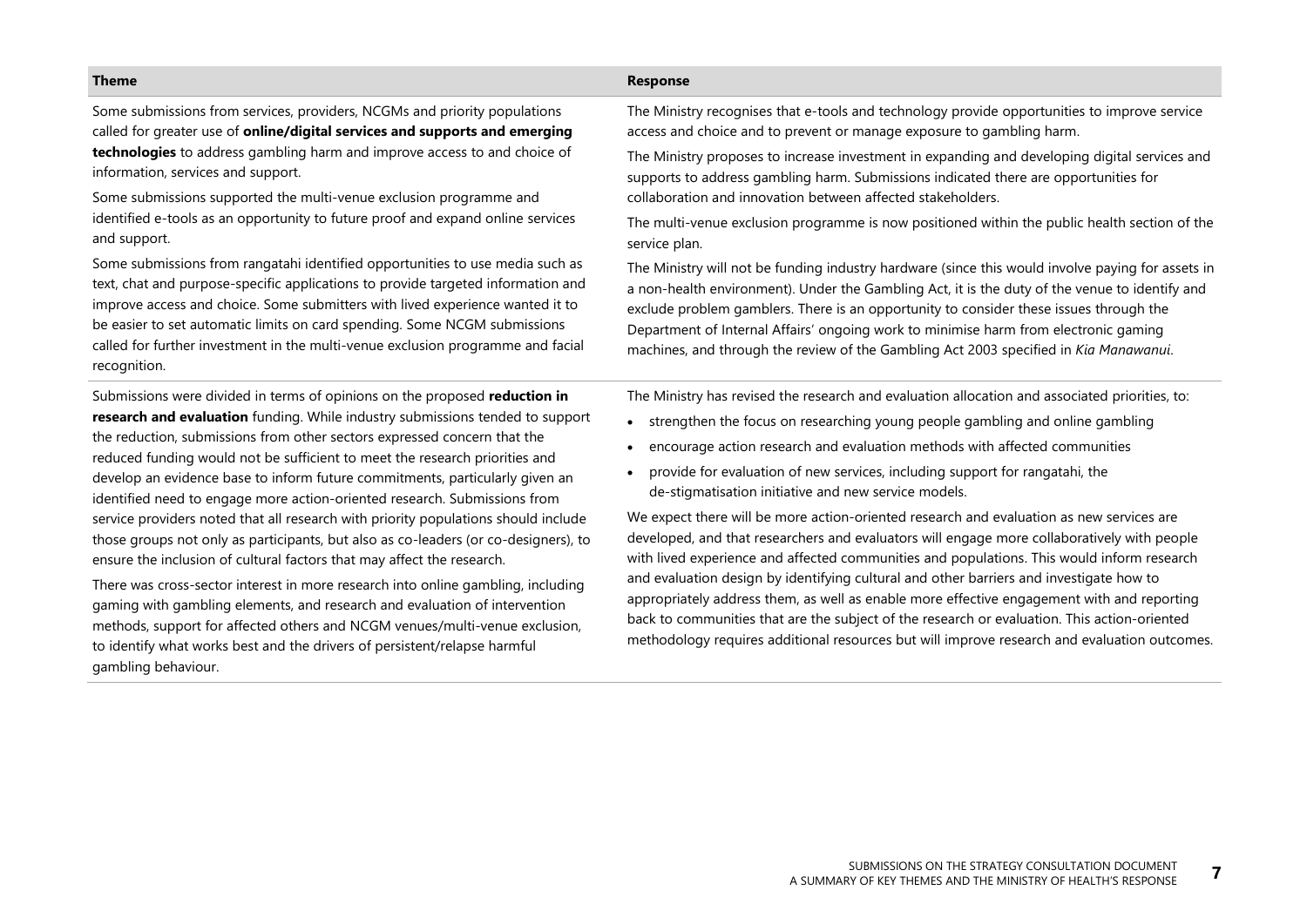| <b>Theme</b>                                                                                                                                                                                                                                                                                                                                                                                                                                                                                                                                                                | <b>Response</b>                                                                                                                                                                                                                                                                                                                                                                                                                                                                                                                                                                                                                     |
|-----------------------------------------------------------------------------------------------------------------------------------------------------------------------------------------------------------------------------------------------------------------------------------------------------------------------------------------------------------------------------------------------------------------------------------------------------------------------------------------------------------------------------------------------------------------------------|-------------------------------------------------------------------------------------------------------------------------------------------------------------------------------------------------------------------------------------------------------------------------------------------------------------------------------------------------------------------------------------------------------------------------------------------------------------------------------------------------------------------------------------------------------------------------------------------------------------------------------------|
| Most NCGM submissions proposed several <b>performance targets</b> in response to<br>concerns about the efficacy of strategy spending and what they see as a lack of<br>accountability or information to assess the impact of the strategy or services<br>provided.                                                                                                                                                                                                                                                                                                          | The proposals document includes a section on how we will monitor progress and develop long-<br>term indicators that will align with indicators across the mental health and addiction sector<br>being developed by the Mental Health and Wellbeing Commission.                                                                                                                                                                                                                                                                                                                                                                      |
|                                                                                                                                                                                                                                                                                                                                                                                                                                                                                                                                                                             | We intend to consult with interested stakeholders as we develop these indicators.                                                                                                                                                                                                                                                                                                                                                                                                                                                                                                                                                   |
| Some submissions from NCGMs, and local government called for better sharing<br>of and access to available research, information and service data, and to make<br>information available in easier to understand formats.                                                                                                                                                                                                                                                                                                                                                     | Research and service data is published on the Ministry website and updated regularly. In<br>addition, the Department of Internal Affairs provides detailed information about the gambling<br>industry on its website.                                                                                                                                                                                                                                                                                                                                                                                                               |
| Many submissions, mostly from service and health providers, supported the<br>proposed investment to strengthen and diversify the gambling harm<br>workforce through support for priority populations and peer support training,<br>training in cultural safety, scholarships and aligning the clinical fulltime-equivalent<br>(FTE) rate with that used for the mental health and addiction workforce.<br>Some submissions challenged the proposed level 7 qualification, arguing it would<br>be a barrier to obtaining qualifications, and there should be more accessible | The Ministry proposes a package of investment to strengthen training pathways to develop a<br>skilled and diverse workforce, and has amended proposals to clarify that:<br>• we will support including gambling harm content in level 7 qualifications (and others as<br>appropriate) to ensure they support gambling harm clinical workforce staff<br>we recognise that currently relevant qualifications available to those wanting to enter the<br>workforce do not include a focus on preventing and minimising gambling harm, and we<br>intend to address this gap with investment in the clinical and non-clinical workforce, |
| alternative pathways, including for young people. Others suggested developing<br>standardised gambling harm content within all addiction training, to support a                                                                                                                                                                                                                                                                                                                                                                                                             | including scholarships for peer roles and lower-level qualifications<br>المحسور بالمرجوح والمسترين والمستحدث والأرزان والمتاريخ السام ويستريم ومحامله والمستراح والمستحل والمستحدث والمستحلة                                                                                                                                                                                                                                                                                                                                                                                                                                        |

• the proposed scholarships and peer support training will encourage a more diverse workforce, targeting priority populations and people with lived experience.

The Ministry policy is to support pay parity across all mental health and addiction services and consistent FTE rates for providers. Our proposed investment will address disparity in clinical rates between gambling harm and addiction services, which is our key approach to support recruitment and retention. We consider that the proposals to address stigma, and to support and develop the gambling harm workforce more broadly, as described above, will help to make the gambling harm workforce more attractive.

range of clinical and non-clinical roles.

NCGM submissions did not support the FTE alignment investment, arguing there was no evidence the current spending on clinical services was cost-effective.

**8**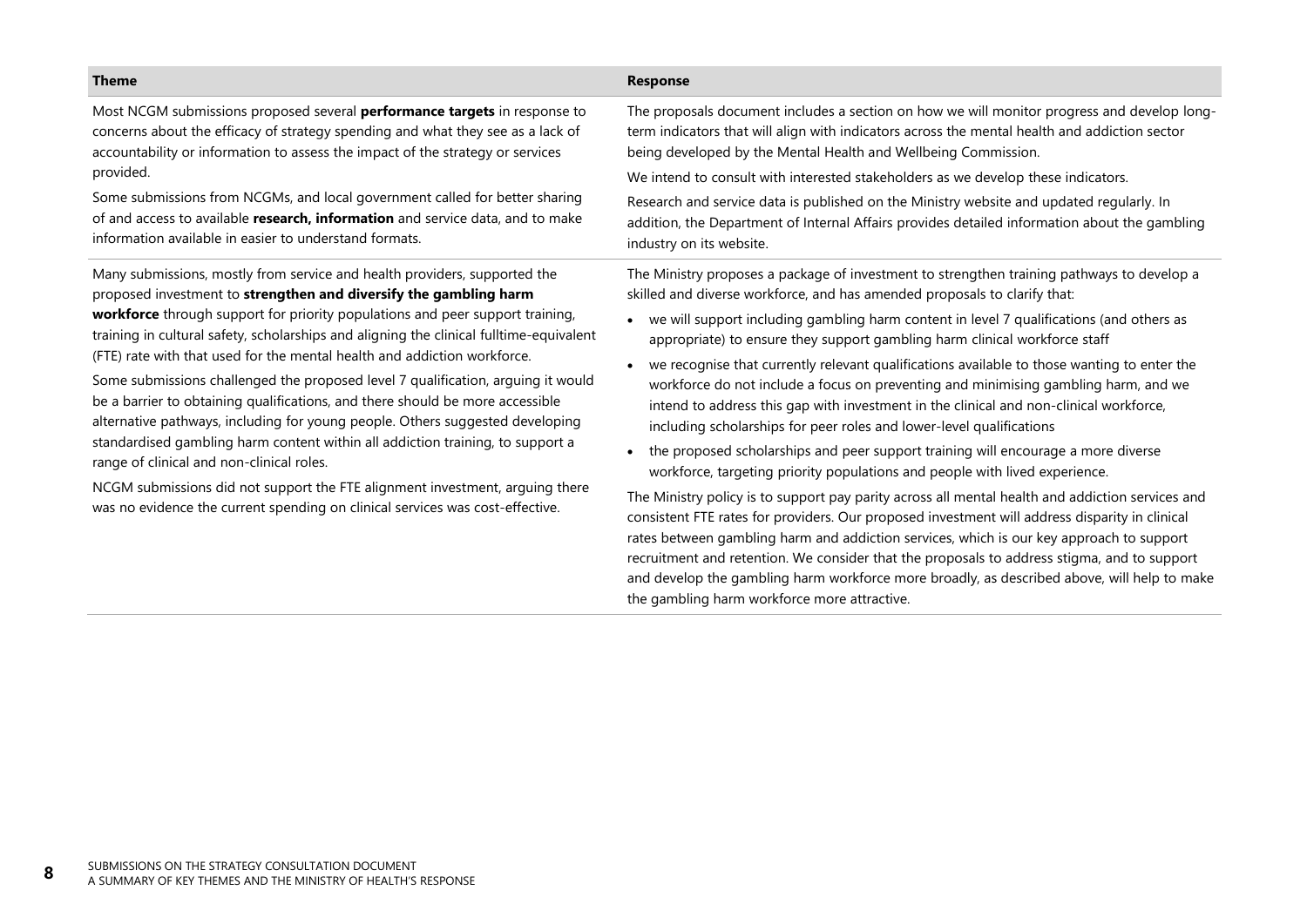| <b>Theme</b>                                                                                                                                                                                                                                                                                                                                                                                                                                                                                                                                                                                                                                                                    | Response                                                                                                                                                                                                                                                                                                                                                                                                                                                                                                                                                                                                                                                                                                                                                                                                                                                                                            |
|---------------------------------------------------------------------------------------------------------------------------------------------------------------------------------------------------------------------------------------------------------------------------------------------------------------------------------------------------------------------------------------------------------------------------------------------------------------------------------------------------------------------------------------------------------------------------------------------------------------------------------------------------------------------------------|-----------------------------------------------------------------------------------------------------------------------------------------------------------------------------------------------------------------------------------------------------------------------------------------------------------------------------------------------------------------------------------------------------------------------------------------------------------------------------------------------------------------------------------------------------------------------------------------------------------------------------------------------------------------------------------------------------------------------------------------------------------------------------------------------------------------------------------------------------------------------------------------------------|
| A broad range of submissions expressed concerns about the ubiquity of online<br>gambling and games that include gambling elements, and the unregulated<br>nature of access to overseas gambling websites.                                                                                                                                                                                                                                                                                                                                                                                                                                                                       | The Strategy identifies that anyone affected by harm from any form of gambling, including<br>online gambling, is eligible to access help and support services, and that research into the<br>harmful effects of online gambling will remain a priority research area.                                                                                                                                                                                                                                                                                                                                                                                                                                                                                                                                                                                                                               |
| This area remains a significant threat of harm, particularly for young people and<br>for Māori, Pacific and Asian communities, and submissions noted this had been<br>exacerbated during COVID-19 related restrictions.<br>Submissions also expressed concern that the unregulated nature of online<br>gambling offshore meant this mode of gambling was not contributing its fair<br>share of levy payments for harm caused to people in New Zealand.                                                                                                                                                                                                                          | In terms of controls on online gambling, the proposed strategic framework recognises the<br>different agencies who have key roles to address gambling harm, noting that the gambling<br>regulatory framework is governed by a different process led by the Department of Internal<br>Affairs. For example, the role of the Department of Internal Affairs contributes to strategic<br>objective 3, to strengthen leadership and accountability to achieve equity, which includes the<br>priority action to identify improvements to the legislative and regulatory framework to reduce<br>gambling-related harm. We note the whole of government action plan Kia Manawanui<br>Aotearoa: Long- term pathway to mental wellbeing commits to a review of the Gambling Act<br>2003, with particular reference to preventing and minimising harm from online gambling and<br>electronic gaming machines. |
| Submissions mostly from NCGMs, services and people with lived experience also<br>sought changes to the broader gambling policy, legislative or regulatory<br>frameworks. This was expressed through calls to reduce class 4 venues and<br>machine numbers, to strengthen local authority roles, to strengthen host<br>responsibility training and accountability, to further limit advertising and<br>sponsorship and to set tighter controls (for example, age limits to prevent<br>underage access). Some called for new community funding models, and<br>suggested that gambling harm controls should be strengthened to align with<br>those imposed on the sale of alcohol. | The Ministry recognises these concerns, but notes that, like online gambling controls (discussed<br>above), they are best addressed at a systems response level, as provided in the strategic<br>framework, not through the service plan, which provides for public health and clinical services,<br>research and evaluation.                                                                                                                                                                                                                                                                                                                                                                                                                                                                                                                                                                       |
|                                                                                                                                                                                                                                                                                                                                                                                                                                                                                                                                                                                                                                                                                 | As these concerns mostly relate to the gambling regulatory framework itself, they require a<br>different process, which the Department of Internal Affairs leads. As noted above, there is an<br>opportunity to consider several of these issues through the Department of Internal Affairs'<br>ongoing work to minimise harm from electronic gaming machines, and through the review of<br>the Gambling Act 2003 specified in Kia Manawanui.                                                                                                                                                                                                                                                                                                                                                                                                                                                       |
|                                                                                                                                                                                                                                                                                                                                                                                                                                                                                                                                                                                                                                                                                 | The Ministry also will continue to provide advice on preventing and minimising gambling harm,<br>and work with the Department of Internal Affairs and other agencies who work in this area,<br>particularly to ensure that people have the information and support to make healthy choices<br>about gambling for themselves and others.                                                                                                                                                                                                                                                                                                                                                                                                                                                                                                                                                             |
| Submissions representing priority populations, health and service providers called<br>for more effective health promotion and prevention services, and face-to-face<br>support for vulnerable groups/priority populations.                                                                                                                                                                                                                                                                                                                                                                                                                                                      | The Ministry has amended the service plan to prioritise greater use of lived experience input to<br>inform the development and delivery of services and supports, and to trial more effective ways<br>of reaching and supporting priority groups. We will also consider findings from the peer<br>support pilot support and apply any lessons learnt as we develop and expand the peer<br>workforce.                                                                                                                                                                                                                                                                                                                                                                                                                                                                                                |